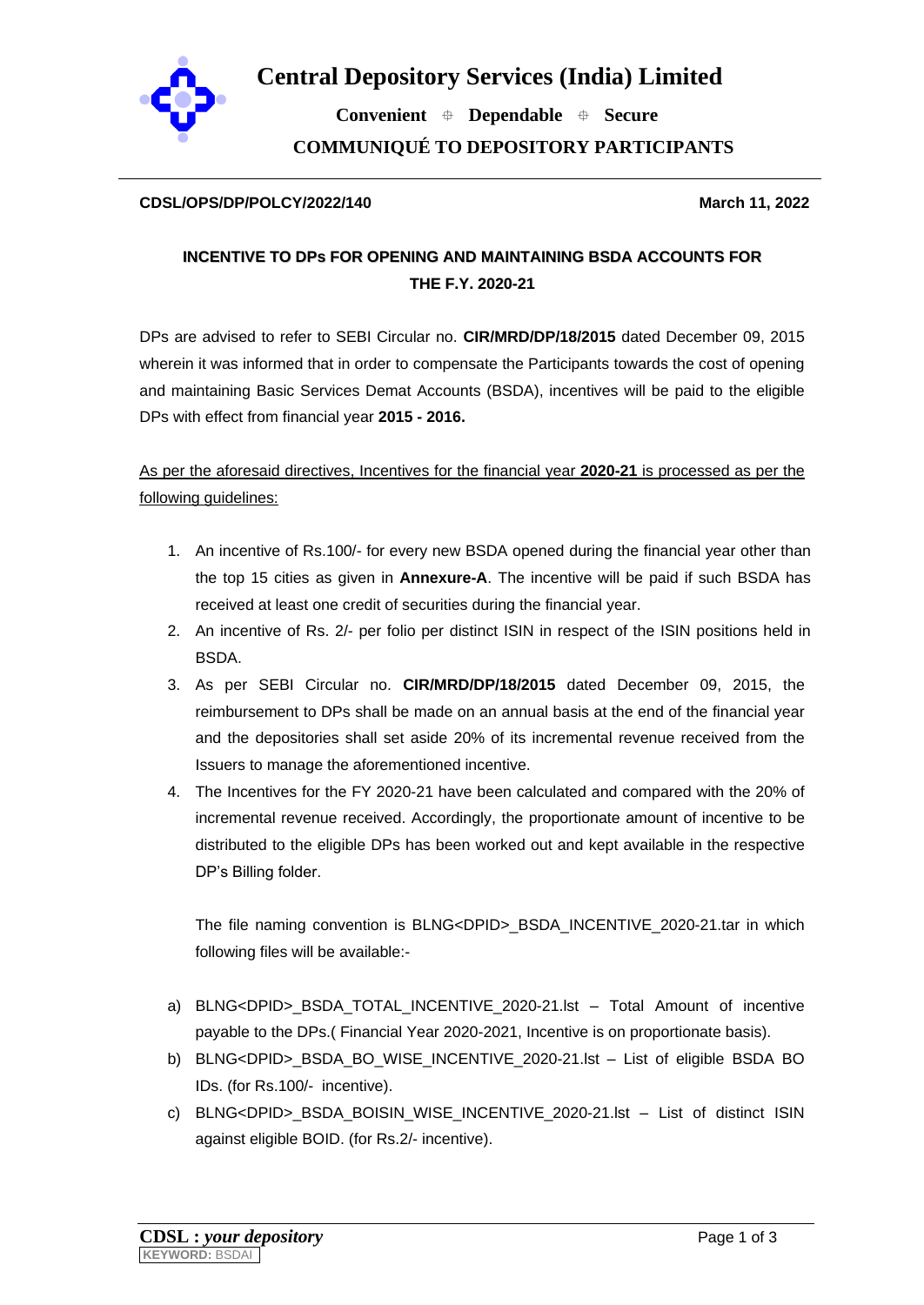

 **Convenient Dependable Secure COMMUNIQUÉ TO DEPOSITORY PARTICIPANTS**

d) It may be noted that the file BLNG<DPID>\_BSDA\_INCENTIVE\_2021-21.tar with NIL incentive report (BLNG<DPID> BSDA\_TOTAL\_INCENTIVE\_2020-21.lst) has also been placed in the billing folder of DPs who are not eligible for such BSDA incentives.

**In order to claim the incentive, the eligible DPs will have to follow the below mentioned procedure:**

- 1) Based on the details of incentive placed in billing folder, the DP will have to raise TAX INVOICE to CDSL for the proportionate amount payable as an incentive (Refer BLNG<DPID>\_BSDA\_TOTAL\_INCENTIVE\_2020-21.lst. ~ **6 th Column - Incentive payable to DPs proportionately).**
- 2) Currently E invoicing is applicable to entities with turnover above Rs.50 crore. Post Einvoicing, invoice with IRN and QR code is to be generated by the DPs having turnover above Rs. 50 crore and same will **only** be considered as **valid invoice** to release the payment.
- 3) DPs having turnover less than Rs. 50 crores, would need to submit the following:

i. In order to claim the correct GST Input credit, a declaration in the specified format (as per **Annexure B** on letter head confirming that E-invoice is not applicable to them.

ii. DPs, will have to raise GST Compliant Tax invoice on DPs letter head as per the format given - **(Refer Annexure E).** The said Tax invoice would have to be uploaded on the GST portal before applicable due date and the screen shot of the GST return filed should be submitted along with the Tax invoice and only such Invoices shall be considered for the reimbursement of BSDA incentives. In case of any noncompliance from the DPs end, the GST and penalties, if any will be recovered from the DPs.

iii. The invoice has to be duly signed by the Authorised signatory / digitally signed under the DP Seal.

- 4) It is mandatory for all DPs to mention the DP ID on the scanned copy of the invoice.
- 5) The invoices raised along with the supporting documents as mentioned above are to be mailed to [bsda@cdslindia.com](mailto:bsda@cdslindia.com)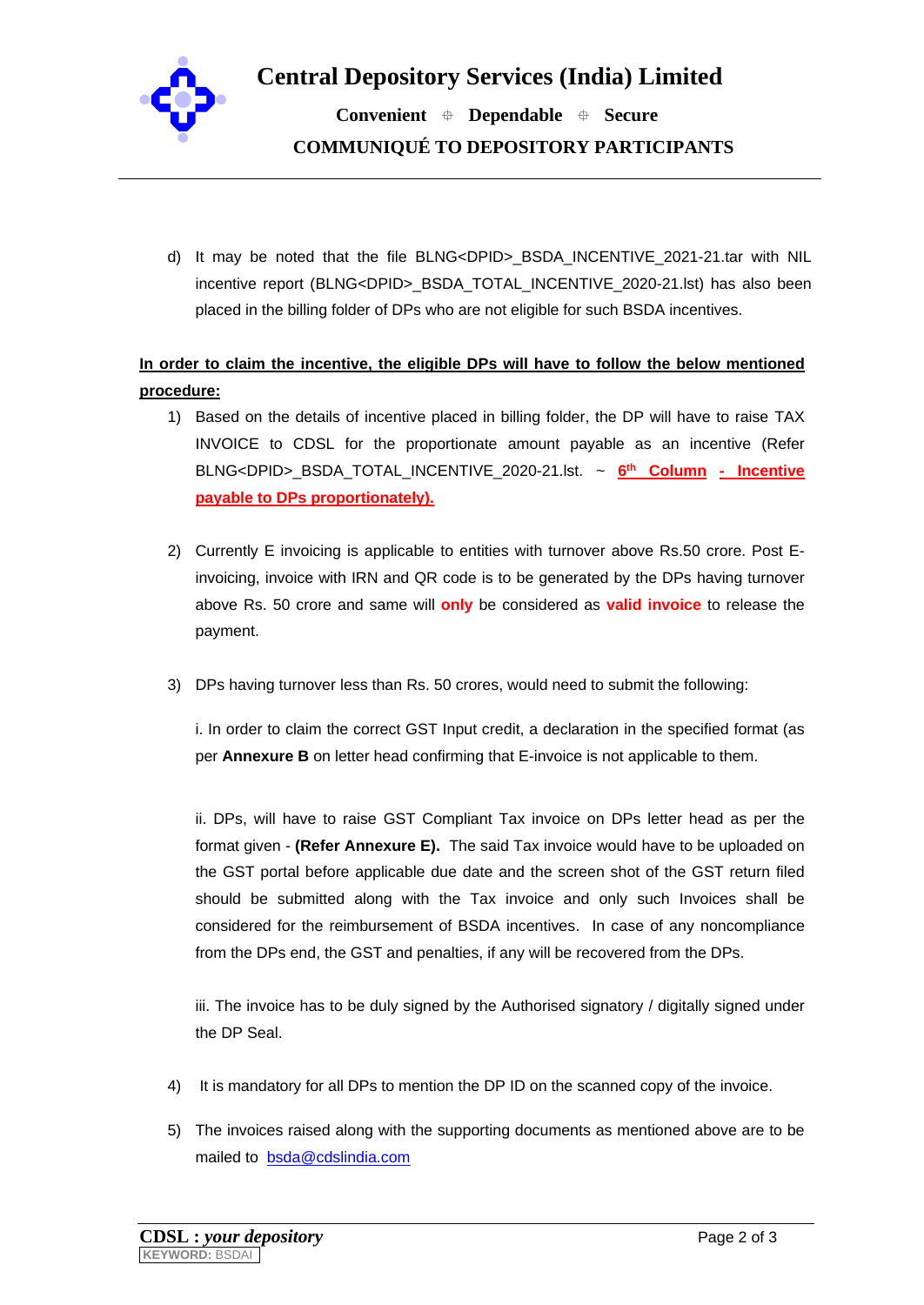

**Central Depository Services (India) Limited**

 **Convenient Dependable Secure COMMUNIQUÉ TO DEPOSITORY PARTICIPANTS**

- 6) CDSL is registered under GST and hence invoice raised by DPs to CDSL should be GST compliant. (Refer **Annexure D** for details of GST Registration of CDSL).
- 7) DPs are advised to note that as per Finance Act 2021 vide section 206AB under Income Tax Act, 1961 for deducting TDS at higher rate for non-filing Income Tax Return (ITR) which is otherwise required to be furnished under section 139 (1) of the Income Tax Act, 1961, payment will be made after deducting applicable TDS as per declaration provided by the DP. (Refer **Annexure F** for Declaration u/s 206AB of Income Tax Act, 1961).
- 8) Accordingly, all DPs are required to submit the following documents:
- A) Declaration for non- applicability of E-Invoice **(Refer Annexure B) /**  Declaration for applicability of E-Invoice **(Refer annexure C) whichever is applicable to DPs**
- B) Tax Invoice **(Refer Annexure E)**
- C) Declaration under Section 206AB **(Refer Annexure F)**
- D) Ledger Master creation (Refer **Annexure G** )
- E) Copy of PAN Card
- F) Copy of GST Registration certificate
- G) Cancelled Cheque
- H) Copy of MSME Registration Certificate
- I) Screenshot of Invoice uploaded on GST Portal

Queries regarding this communiqué may be addressed to **CDSL – Operations:** on telephone numbers (022) 2305-8685, 2305-8638, 2305-8630, 2305-8507, 2305-8667, 2305-8608 , 23058764, 2305-8680. Emails may be sent to: **bsda@cdslindia.com** 

**sd/-**

.

**Vinifer T Kodia Asst. Vice President – Operations**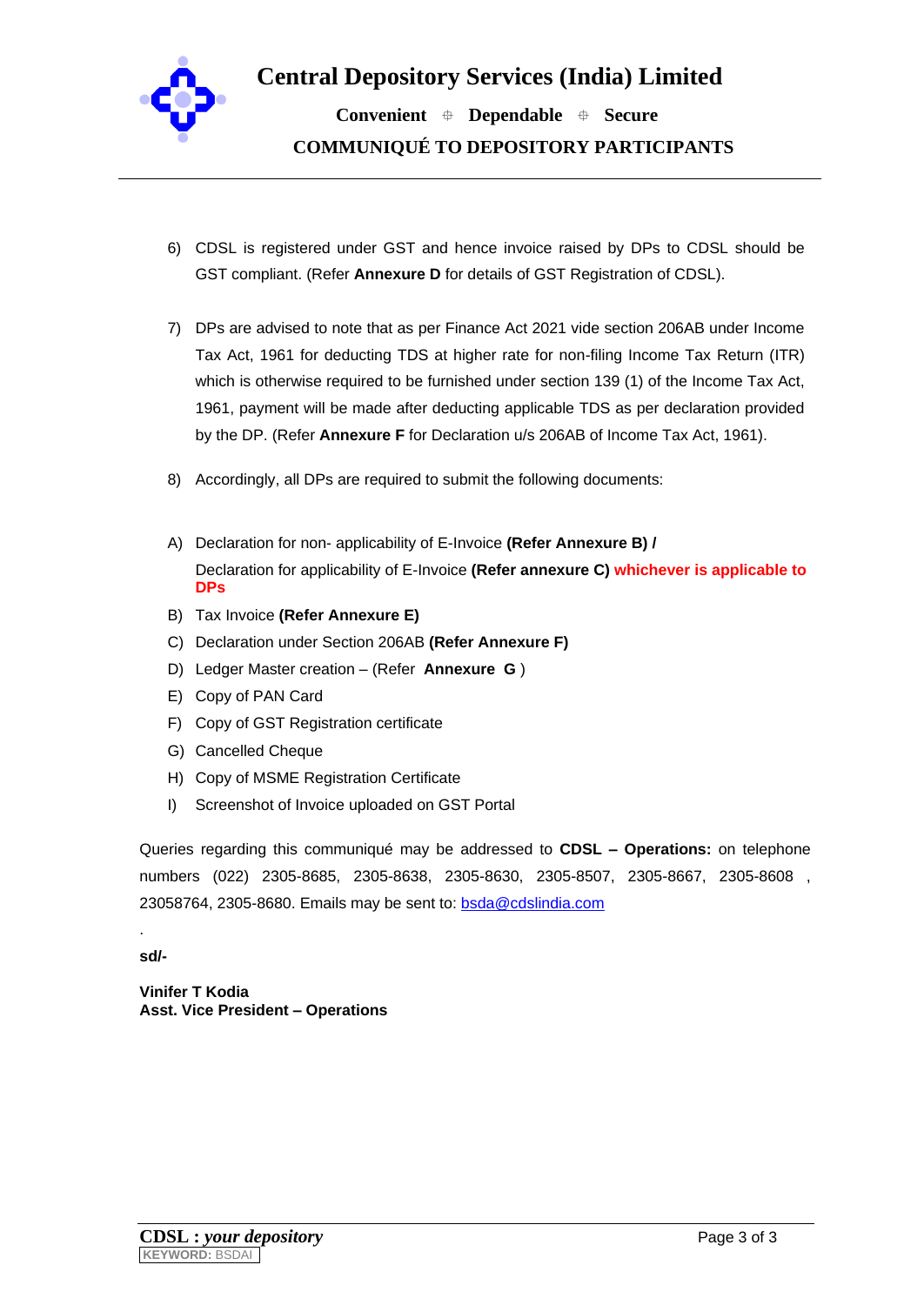| <b>Top 15 Cities</b> |                     |  |  |  |  |  |  |  |
|----------------------|---------------------|--|--|--|--|--|--|--|
| 1.                   | <b>MUMBAI</b>       |  |  |  |  |  |  |  |
| 2.                   | <b>DELHI</b>        |  |  |  |  |  |  |  |
| 3.                   | <b>AHMEDABAD</b>    |  |  |  |  |  |  |  |
| 4.                   | <b>BANGALORE</b>    |  |  |  |  |  |  |  |
| 5.                   | <b>CHENNAI</b>      |  |  |  |  |  |  |  |
| 6.                   | <b>PUNE</b>         |  |  |  |  |  |  |  |
| 7.                   | <b>KOLKATA</b>      |  |  |  |  |  |  |  |
| 8.                   | <b>THANE</b>        |  |  |  |  |  |  |  |
| 9.                   | <b>HYDERABAD</b>    |  |  |  |  |  |  |  |
| 10.                  | <b>SURAT</b>        |  |  |  |  |  |  |  |
| 11.                  | <b>JAIPUR</b>       |  |  |  |  |  |  |  |
| 12.                  | <b>VADODARA</b>     |  |  |  |  |  |  |  |
| 13.                  | <b>SECUNDARABAD</b> |  |  |  |  |  |  |  |
| 14.                  | <b>RAJKOT</b>       |  |  |  |  |  |  |  |
| 15.                  | <b>INDORE</b>       |  |  |  |  |  |  |  |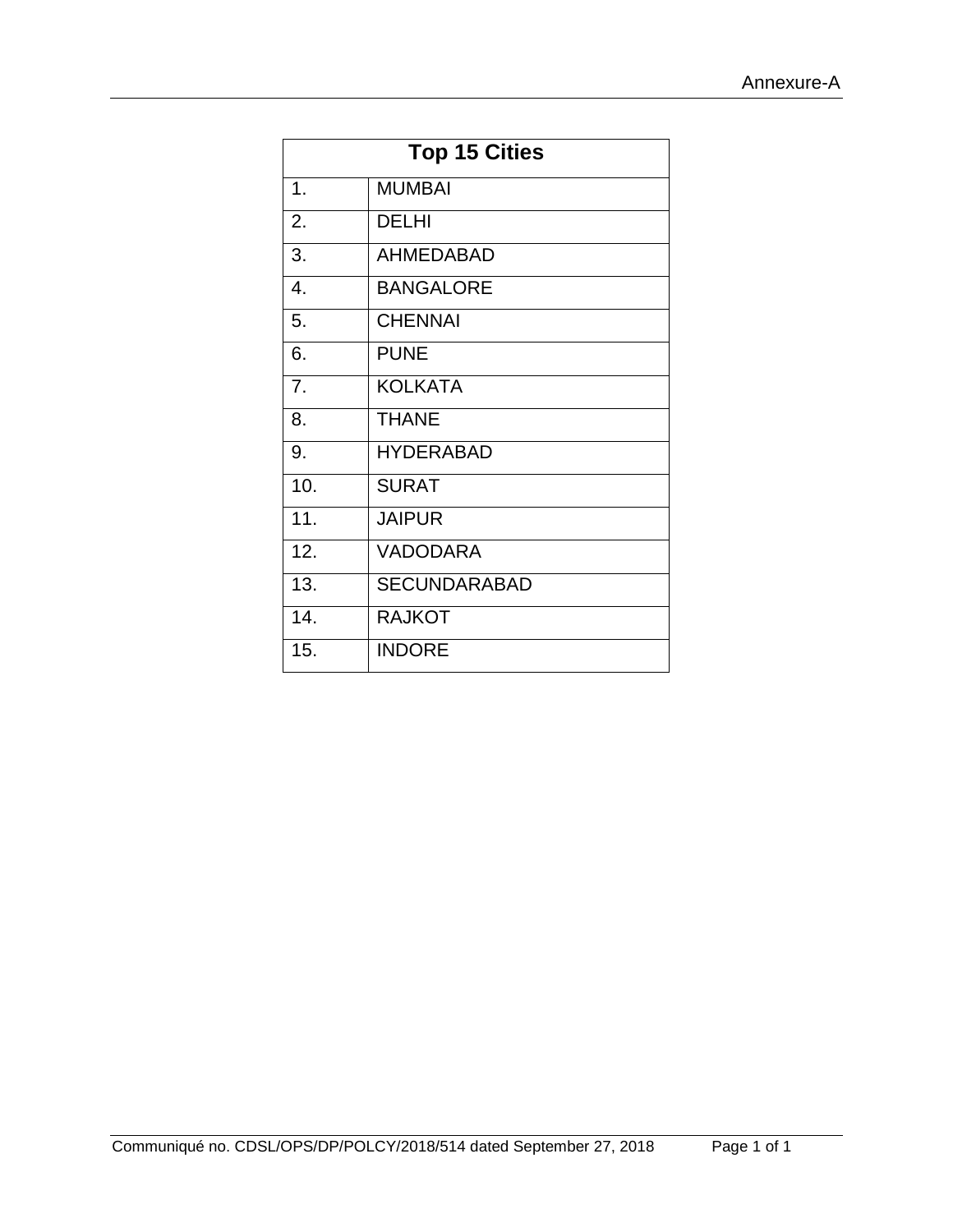Date:

Central Depository Services India Limited A-2501, Marathon Futurex, N. M. Joshi Marg, Lower Parel, Mumbai - 400013

### **Sub : Declaration for E- invoice not applicable**

We, **<Name of vendor>**, having our registered office at **<provide address>**, hereby declare that our aggregate turnover as per Goods and Services Tax (GST) law in India is less than **INR 50 crores** and we are not required to comply with e-invoicing provisions under GST.

We also declare that we will update you in case there is any change in the above details or in case we are required to adhere to e-invoicing provisions under GST due to any subsequent change in law.

In such case, we shall also comply with provisions of e-invoicing regime as and when the same becomes applicable to us.

This statement is true and correct and we will compensate you for any demand, credit reversal, denial of refund, loss, interest or penalty imposed due to any incorrect declaration or non-compliance by us.

For < Vendor Name>

Name :- Designation :- Contact no :- Email id :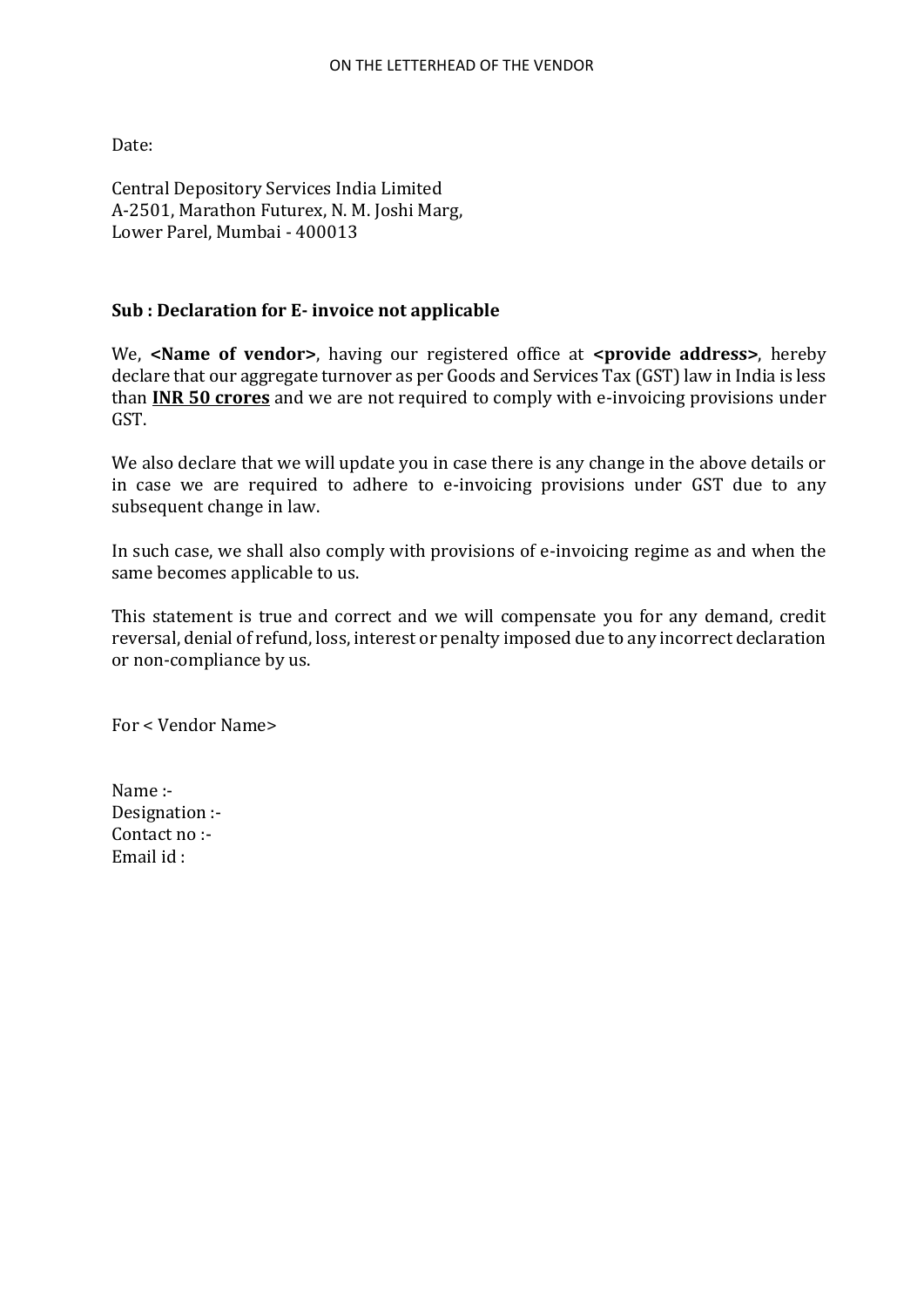Date :

Central Depository Services India Limited A-2501, Marathon Futurex, N. M. Joshi Marg, Lower Parel, Mumbai - 400013

### **Sub : Declaration for applicability of E-invoice**

We, **<Name of vendor>**, having our registered office at **<provide address>**, hereby declare that we are required to comply with Rule 48(4) of CGST Rules 2017 mandating us to obtain Invoice Reference Number.

We assure you that the invoices raised by us to your company will be in compliance with the above-mentioned Rule.

Further, we will compensate you for any demand, credit reversal, denial of refund, loss, interest or penalty imposed due to any incorrect declaration or non-compliance by us.

For < Vendor Name>

Name :- Designation :- Contact no :- Email id :-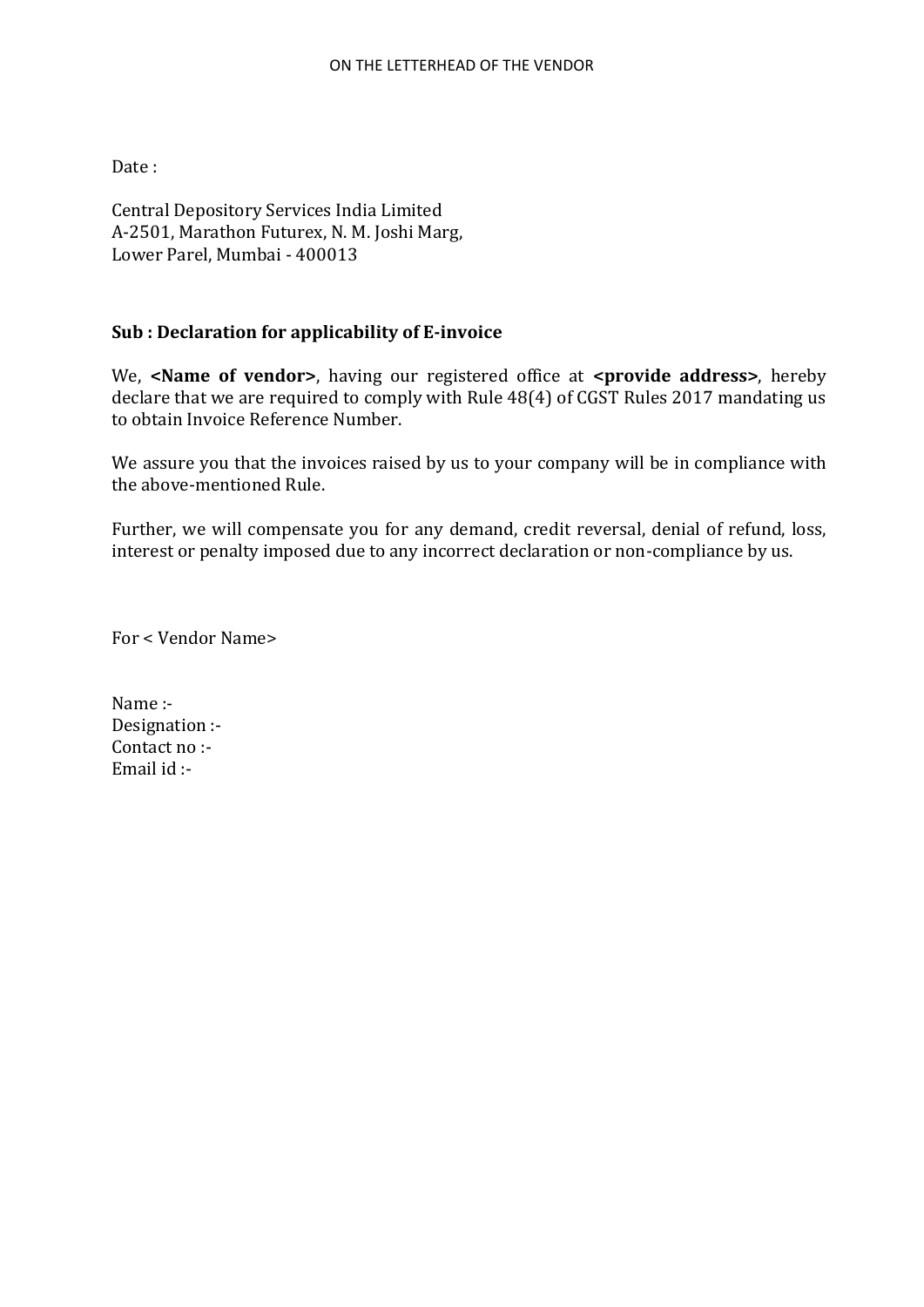

**(Amended)**

## **Government of India Form GST REG-06**  *[See Rule 10(1)]*

### **Registration Certificate**

## **Registration Number :**27AAACC6233A1Z9

| Legal Name<br>1.                                                                                                             |                                    |            | CENTRAL DEPOSITORY SERVICES (INDIA) LIMITED                                                                                      |    |    |  |  |  |  |  |  |
|------------------------------------------------------------------------------------------------------------------------------|------------------------------------|------------|----------------------------------------------------------------------------------------------------------------------------------|----|----|--|--|--|--|--|--|
| 2.<br>Trade Name, if any                                                                                                     |                                    |            | CENTRAL DEPOSITORY SERVICES (INDIA) LIMITED                                                                                      |    |    |  |  |  |  |  |  |
| 3.                                                                                                                           | <b>Constitution of Business</b>    |            | <b>Public Limited Company</b>                                                                                                    |    |    |  |  |  |  |  |  |
| Address of Principal Place of<br>4.<br><b>Business</b>                                                                       |                                    |            | Unit No-A-2501, Marathon Futurex, Mafatlal Mills Compound,<br>N.M.Joshi Marg, Lower Parel West, Mumbai City, Maharashtra, 400013 |    |    |  |  |  |  |  |  |
| 5.                                                                                                                           | Date of Liability                  | 01/07/2017 |                                                                                                                                  |    |    |  |  |  |  |  |  |
| 6.                                                                                                                           | Date of Validity                   | From       | 15/09/2017                                                                                                                       | To | NA |  |  |  |  |  |  |
| 7.                                                                                                                           | Type of Registration               | Regular    |                                                                                                                                  |    |    |  |  |  |  |  |  |
| 8.                                                                                                                           | Particulars of Approving Authority |            |                                                                                                                                  |    |    |  |  |  |  |  |  |
| Signature                                                                                                                    |                                    |            |                                                                                                                                  |    |    |  |  |  |  |  |  |
| Name                                                                                                                         |                                    |            |                                                                                                                                  |    |    |  |  |  |  |  |  |
|                                                                                                                              | Designation                        |            |                                                                                                                                  |    |    |  |  |  |  |  |  |
| Office                                                                                                                       |                                    |            |                                                                                                                                  |    |    |  |  |  |  |  |  |
|                                                                                                                              | Date of issue of Certificate       | 23/01/2018 |                                                                                                                                  |    |    |  |  |  |  |  |  |
| Note: The registration certificate is required to be prominently displayed at all places of Business/Office(s) in the State. |                                    |            |                                                                                                                                  |    |    |  |  |  |  |  |  |

This is a system generated digitally signed Registration Certificate issued based on the deemed approval of application on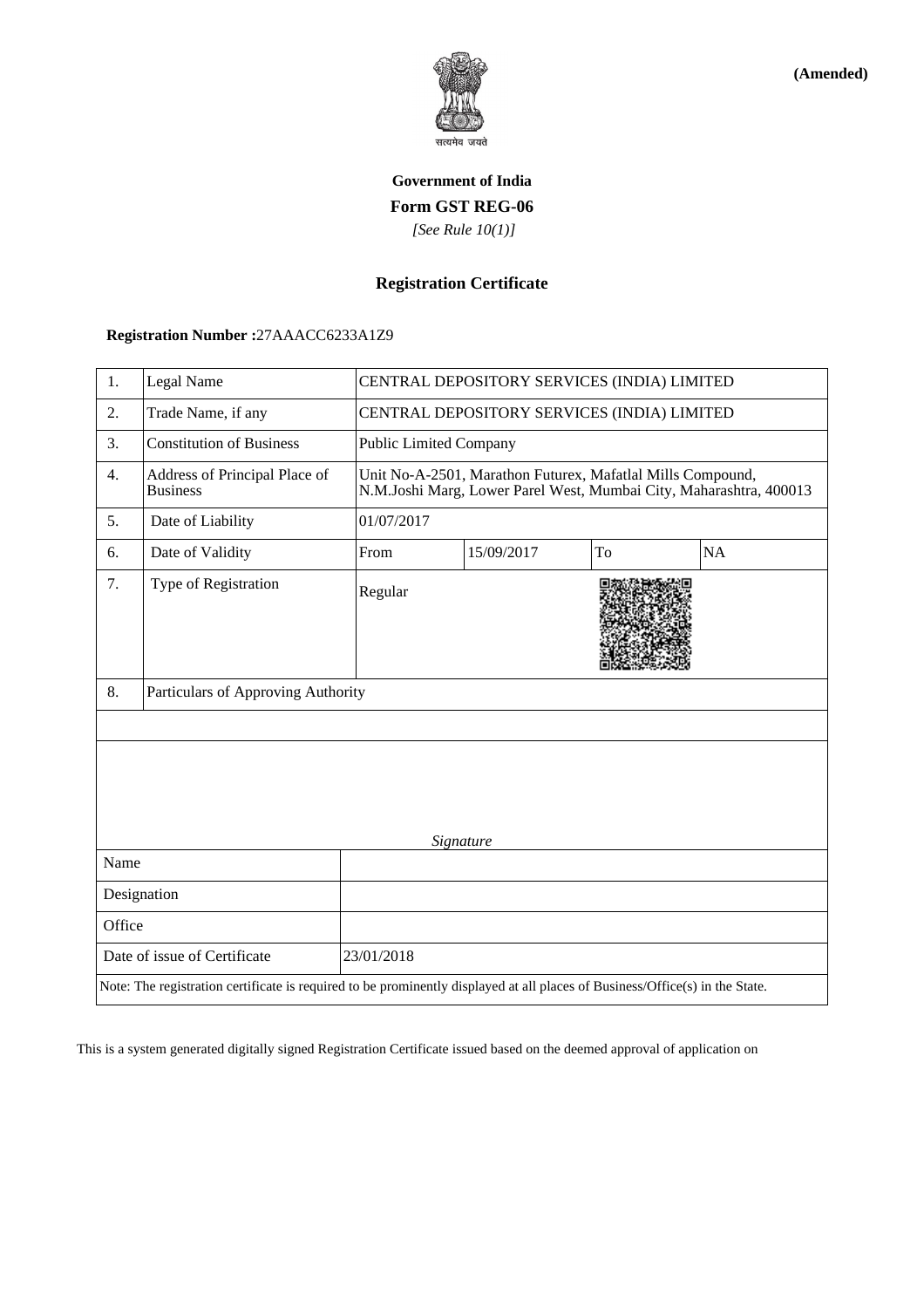| <b>TAX INVOICE</b>                                                                                                                                                                                                                               |                                                              |  |  |  |  |  |  |  |
|--------------------------------------------------------------------------------------------------------------------------------------------------------------------------------------------------------------------------------------------------|--------------------------------------------------------------|--|--|--|--|--|--|--|
| To,                                                                                                                                                                                                                                              |                                                              |  |  |  |  |  |  |  |
| <b>Central Depository Services India Limited</b><br>Unit No. A-2501, 'A' Wing, Marathon Futurex,<br>25th Floor, Mafatlal Mill Compounds,<br>N M Joshi Marg, Lower Parel (E)<br>Mumbai - 400013.<br>Maharashtra.<br><b>GSTIN: 27AAACC6233A1Z9</b> | *Date:<br>*DP ID:<br>*GSTIN / Unique ID:<br>*HSN Code / SAC: |  |  |  |  |  |  |  |
| <b>DESCRIPTION</b>                                                                                                                                                                                                                               | <b>AMOUNT</b><br>(Rs.)                                       |  |  |  |  |  |  |  |
| Incentives for BSDA Accounts for the FY 2020 - 2021                                                                                                                                                                                              |                                                              |  |  |  |  |  |  |  |
| If Within Maharashtra                                                                                                                                                                                                                            |                                                              |  |  |  |  |  |  |  |
| SGST @9%<br>CGST @ 9%                                                                                                                                                                                                                            |                                                              |  |  |  |  |  |  |  |
| If Outside Maharashtra                                                                                                                                                                                                                           |                                                              |  |  |  |  |  |  |  |
| IGST @ 18%                                                                                                                                                                                                                                       |                                                              |  |  |  |  |  |  |  |
| Total (Amount in figures):                                                                                                                                                                                                                       |                                                              |  |  |  |  |  |  |  |
| Total (Amount in words):                                                                                                                                                                                                                         |                                                              |  |  |  |  |  |  |  |
| <b>Bank Details:</b>                                                                                                                                                                                                                             |                                                              |  |  |  |  |  |  |  |
| <b>Beneficiary Name:</b>                                                                                                                                                                                                                         | Beneficiary Bank Account No.:                                |  |  |  |  |  |  |  |
| <b>Beneficiary Bank Name:</b>                                                                                                                                                                                                                    | Beneficiary Bank- IFSC Code:                                 |  |  |  |  |  |  |  |
| Beneficiary Bank - Branch:                                                                                                                                                                                                                       |                                                              |  |  |  |  |  |  |  |

## **ENCL - Screen shot of Invoice uploaded on GST Portal**

**\***DP seal and signature (Authorized Signatory with Designation)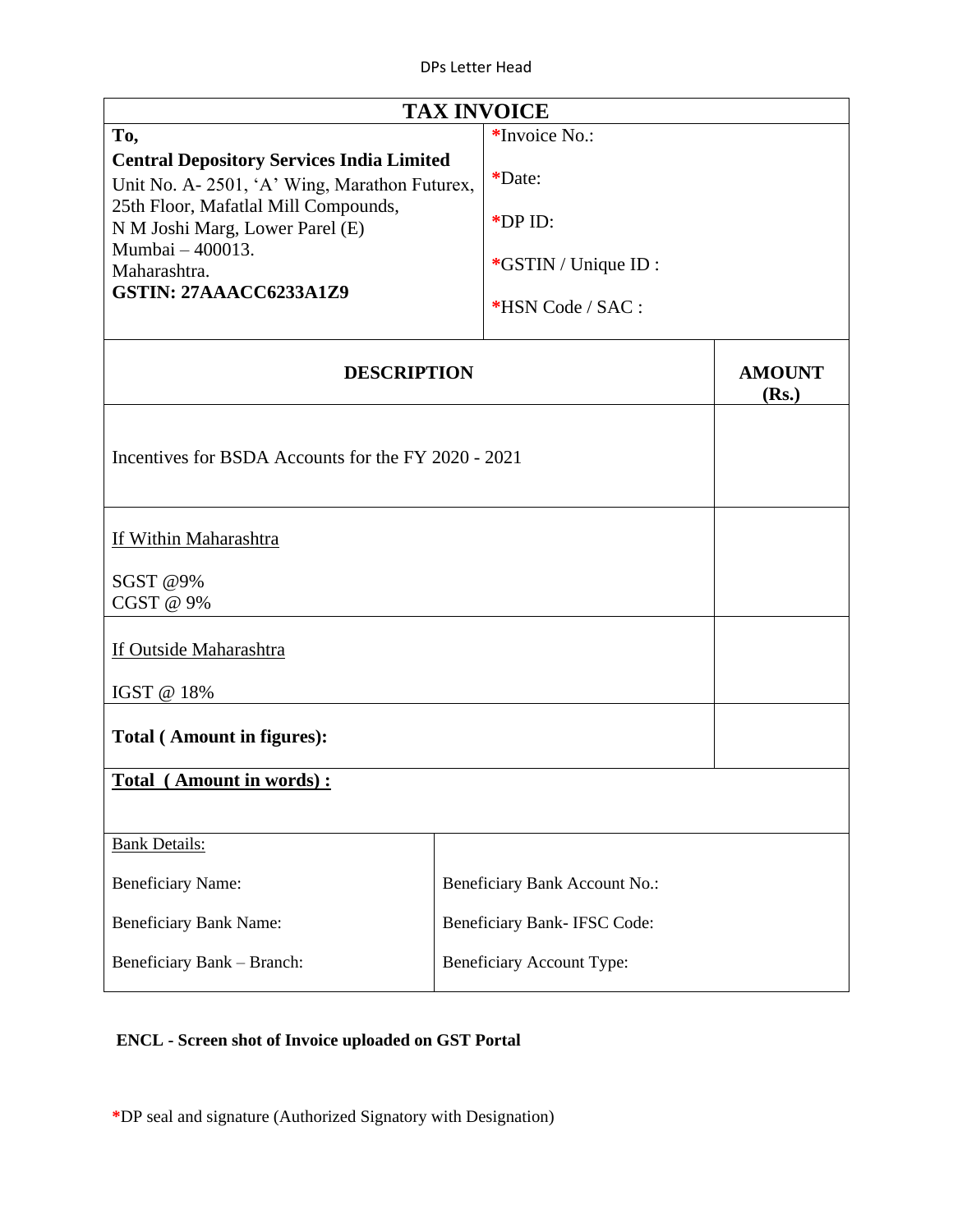#### **(ON LETTER HEAD OF VENDOR)**

**Dear Sir,**

#### **Ref: Your communication w.r.t section 206AB/194Q of the Income Tax Act, 1961**

#### **Sub: Confirmation for Income Tax Return Filing for the purpose of Tax Deduction at Source**

| Sr.<br>No.       | <b>Particulars</b>                                                                                        |                                                                                     | Declaration (Strike off whichever is not applicable)                                                         |                |  |  |  |  |  |  |  |
|------------------|-----------------------------------------------------------------------------------------------------------|-------------------------------------------------------------------------------------|--------------------------------------------------------------------------------------------------------------|----------------|--|--|--|--|--|--|--|
| 1.               | Name and address of your                                                                                  |                                                                                     |                                                                                                              |                |  |  |  |  |  |  |  |
|                  | Company/ Organisation                                                                                     |                                                                                     |                                                                                                              |                |  |  |  |  |  |  |  |
| 2.               | Permanent<br>Account                                                                                      |                                                                                     |                                                                                                              |                |  |  |  |  |  |  |  |
|                  | Number                                                                                                    |                                                                                     |                                                                                                              |                |  |  |  |  |  |  |  |
| 3.               | Please<br>E-filing<br>share                                                                               |                                                                                     |                                                                                                              |                |  |  |  |  |  |  |  |
|                  | Acknowledgement                                                                                           | <b>FY</b>                                                                           | <b>E-filing Acknowledgement Number</b>                                                                       | Date of Filing |  |  |  |  |  |  |  |
|                  | Number of your income-                                                                                    | 2019-20                                                                             |                                                                                                              |                |  |  |  |  |  |  |  |
|                  | tax return filed for F.Y                                                                                  | 2020-21                                                                             |                                                                                                              |                |  |  |  |  |  |  |  |
|                  | 2019-20,<br>2020-21<br>and                                                                                | $2021 - 22*$                                                                        |                                                                                                              |                |  |  |  |  |  |  |  |
|                  | 2021-22. In case if you                                                                                   |                                                                                     | *Provide due date of filing if not filed for FY 2021-22                                                      |                |  |  |  |  |  |  |  |
|                  | have not filed please                                                                                     |                                                                                     |                                                                                                              |                |  |  |  |  |  |  |  |
|                  | mention "Not filed".                                                                                      |                                                                                     |                                                                                                              |                |  |  |  |  |  |  |  |
| $\mathbf{4}$ .   | Whether aggregate of TDS                                                                                  | <b>FY</b>                                                                           | Aggregate of TDS + TCS is Rs. 50,000 or more                                                                 |                |  |  |  |  |  |  |  |
|                  | + TCS is Rs. 50,000 or<br>more in F.Y. 2019-20,                                                           | 2019-20                                                                             | Yes/No                                                                                                       |                |  |  |  |  |  |  |  |
|                  | 2020-21<br>2021-22<br>and                                                                                 | 2020-21                                                                             | Yes/No                                                                                                       |                |  |  |  |  |  |  |  |
|                  | respectively                                                                                              | 2021-22                                                                             | Yes/No                                                                                                       |                |  |  |  |  |  |  |  |
| 5.               | Contact<br>details<br>of                                                                                  |                                                                                     |                                                                                                              |                |  |  |  |  |  |  |  |
|                  | authorised<br>person                                                                                      | Name of the person                                                                  |                                                                                                              |                |  |  |  |  |  |  |  |
|                  | providing the details                                                                                     | filing the form                                                                     |                                                                                                              |                |  |  |  |  |  |  |  |
|                  |                                                                                                           | Designation                                                                         |                                                                                                              |                |  |  |  |  |  |  |  |
|                  |                                                                                                           | Address 1                                                                           |                                                                                                              |                |  |  |  |  |  |  |  |
|                  |                                                                                                           | Address 1                                                                           |                                                                                                              |                |  |  |  |  |  |  |  |
|                  |                                                                                                           | City/Town                                                                           |                                                                                                              |                |  |  |  |  |  |  |  |
|                  |                                                                                                           | <b>State</b>                                                                        |                                                                                                              |                |  |  |  |  |  |  |  |
|                  |                                                                                                           | Email id                                                                            |                                                                                                              |                |  |  |  |  |  |  |  |
|                  |                                                                                                           | Mobile No.                                                                          |                                                                                                              |                |  |  |  |  |  |  |  |
|                  |                                                                                                           | Land line No.                                                                       |                                                                                                              |                |  |  |  |  |  |  |  |
| 6.               |                                                                                                           |                                                                                     | For Individuals- I confirm that my PAN is linked with Aadhar and is operative as on date.                    |                |  |  |  |  |  |  |  |
| $\overline{7}$ . |                                                                                                           |                                                                                     | I/ We will intimate you as and when I/we file the Income tax return. In case I/we do not intimate you and    |                |  |  |  |  |  |  |  |
|                  |                                                                                                           |                                                                                     | aggregate of TDS and TCS for FY 2021-22 is INR 50,000 or more, then I/we authorize you to deduct tax at the  |                |  |  |  |  |  |  |  |
|                  |                                                                                                           | higher rates as may be applicable under the provisions of section 206AB of the Act. |                                                                                                              |                |  |  |  |  |  |  |  |
| 8.               |                                                                                                           |                                                                                     | We hereby acknowledge that the information contained herein will enable a member of CDSL group to comply     |                |  |  |  |  |  |  |  |
|                  |                                                                                                           |                                                                                     | with the provisions of section 194Q and section 206AB as introduced by Finance Act, 2021. We further certify |                |  |  |  |  |  |  |  |
|                  | that the information submitted by us is true and correct. We further undertake to hold CDSL group members |                                                                                     |                                                                                                              |                |  |  |  |  |  |  |  |
|                  | harmless for any liability arising on account of false/ incorrect declaration.                            |                                                                                     |                                                                                                              |                |  |  |  |  |  |  |  |

#### **For (Vendor Company Name).**

#### **Authorised Signatory**

**Encl :**

- **1. Income Tax Return Acknowledgement – FY 2019-20**
- **2. Income Tax Return Acknowledgement – FY 2020-21**
- **3. Income Tax Return Acknowledgement – FY 2021-22**